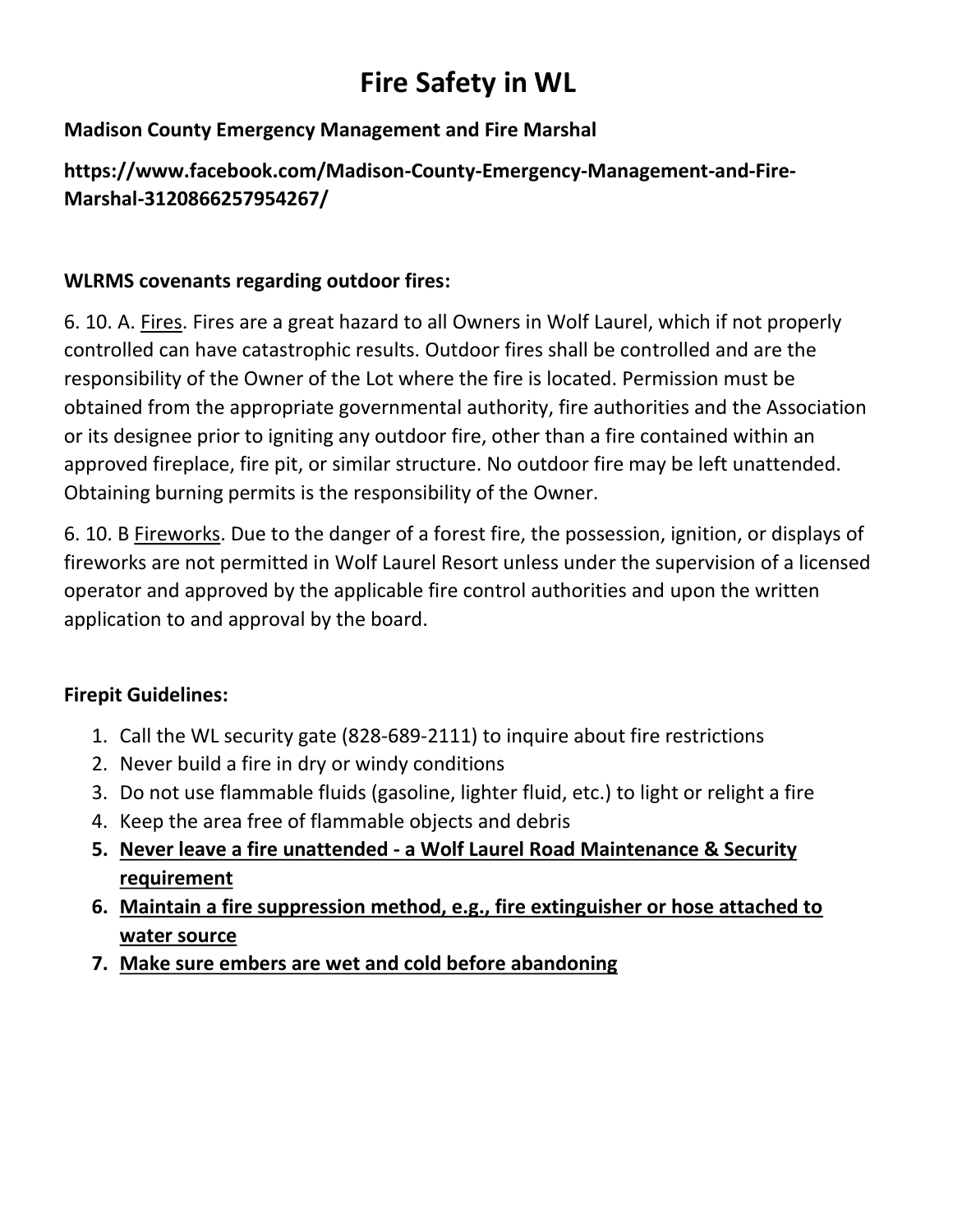## **Wildfire Mitigation Cost-share Program**

We recently received notification of important changes to the wildfire mitigation cost-share program available to Wolf Laurel homeowners:

The non-profit organization, Mountain Valleys RC&D, will now offer 50% reimbursement to Wolf Laurel primary residents in both Madison and Yancey County who hire a contractor or rent equipment to reduce their home's risk of ignition by wildfire. Qualifying projects must be within 100 feet of the home or 10 feet from the driveway. Reimbursements are capped at \$2000.

The Cost-Share Process:

- 1. Wildfire Risk Home Assessment (free) \*
- 2. Application
- 3. Reimbursement agreement
- 4. Proof of payment to contractor
- 5. Reimbursement

Visit www.mountainvalleysrcd.org/mitigationcostshare for more information.

\*The Wildfire Risk Home Assessment is available to all Wolf Laurel owners and is highly recommended. To schedule a home assessment:

- Madison Co. contact Jen Haas of Mountain Valleys jen.haas@mountainvalleysrcd.org (828) 206-6159 https://www.mountainvalleysrcd.org
- Yancey Co. contact Jonathan Hartsell of Blue Ridge RC&D hartselljonathan@gmail.com (828) 284-9818 http://www.blueridgercd.com

Please note: Most projects covered by the cost-share program will not require removal of mature trees beyond the 30-ft home perimeter. Always contact the WLRMS business office to speak with the ARB Administrator, Jered Silver, as you plan your project for assistance in determining if a permit is needed.

sinkak

#### Wolf Laurel RMS Mission Statement

The Wolf Laurel Road Maintenance and Security Homeowner's Association is responsible for safeguarding and improving the roads, security, safety, infrastructure, neighborbood architectural standards, natural resources and quality of life of its property owners. WLRMS Officers, Board and Committee Members, and Staff, accept this responsibility, and pledge to continue to discharge their duties for the Wolf Laurel community with a robust and renewed commitment to integrity, fiscal responsibility and transparency.

> Wolf Laurel Road Maintenance & Security Homeowners Association Inc. 63 Village Lane, Mars Hill, NC 28754 (828) 680-9162 WolfLaurelRoadsandSecurity.com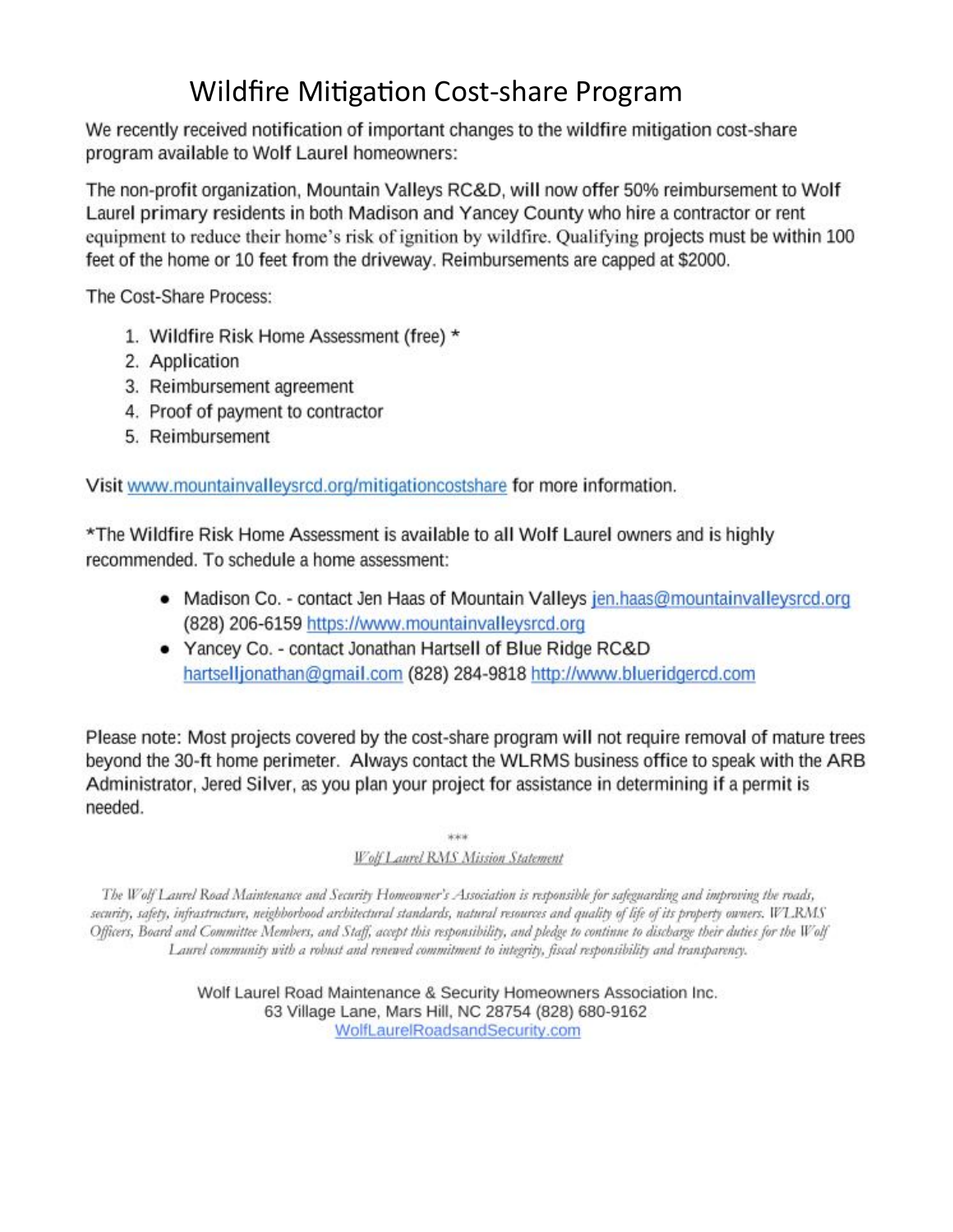#### Exactly What Is a Fire Pit?

Many residents have inquired about exactly what qualifies as "an approved fireplace, fire pit, or similar structure" referenced in the Wolf Laurel Covenants. Section 6.10A of the Covenants requires owners to obtain proper permission prior to burning outdoors *other than* in an approved fireplace, fire pit or similar structures. Outdoor fire structures vary in our community from simple portable fireplaces purchased at a big box store, to elaborate stone fireplaces with pizza ovens as part of an outdoor living area. Following January's presentation by the NCFS Madison County Ranger on wildfire concerns specific to our community, the Wolf Laurel ARB devoted attention to developing uniform criteria and specifications for all outdoor fire structures in Wolf Laurel. The ARB presented its research and recommendations for discussion at the February public work session. After additional discussion and revisions, the ARB presented revisions to the ARB Guidelines for board approval on February 18, 2022, and the WLRMS Board of Directors approved the amendment.

Below is a summary of the highlights of the specifications for approval of all fire places, fire pits and other similar structures (both permanent structures and temporary or portable units) by the Wolf Laurel ARB. The criteria are grounded in safety concerns, and borrow heavily from recommendations of the Forest Service and other fire safety organizations. In addition, the criteria set tangible criteria to fairly evaluate all owners' structures in a consistent, uniform manner. For the complete text of the standards or your specific questions, please contact the Wolf Laurel ARB.

- Owners are responsible their guests and invitees and will take appropriate action to stop unsafe use.
- For pre-fabricated structures, Owners must follow manufacturer's instructions and conditions.
- $\triangle$ ) A metal ashcan with a tight fitting lid is required for ash disposal and must be located on the ground away from combustible materials.
- Owners may not leave any fire unattended and must have proper safety tools in the immediate area.
- The fuel area must not be larger than 40 inches in diameter.
- Covers are required to prevent flying embers or accumulation of leaves when not in use.
- $\triangle$ ) A proper distance must be maintained from structures, propane tanks, vegetation, over hanging limbs, and combustible materials. (see standards for specific clearance distance).
- Only approved fuels are to be burned, not leaves, building materials or other prohibited materials (see standards for list of prohibited materials).
- New construction of permanent fire structures, even a DYI project, requires ARB approval (see standards for a description of the process).
- Existing structures should apply for ARB inspection and may be approved as grandfathered structures provided that the ARB finds sufficient safety measures are present in its reasonable discretion.